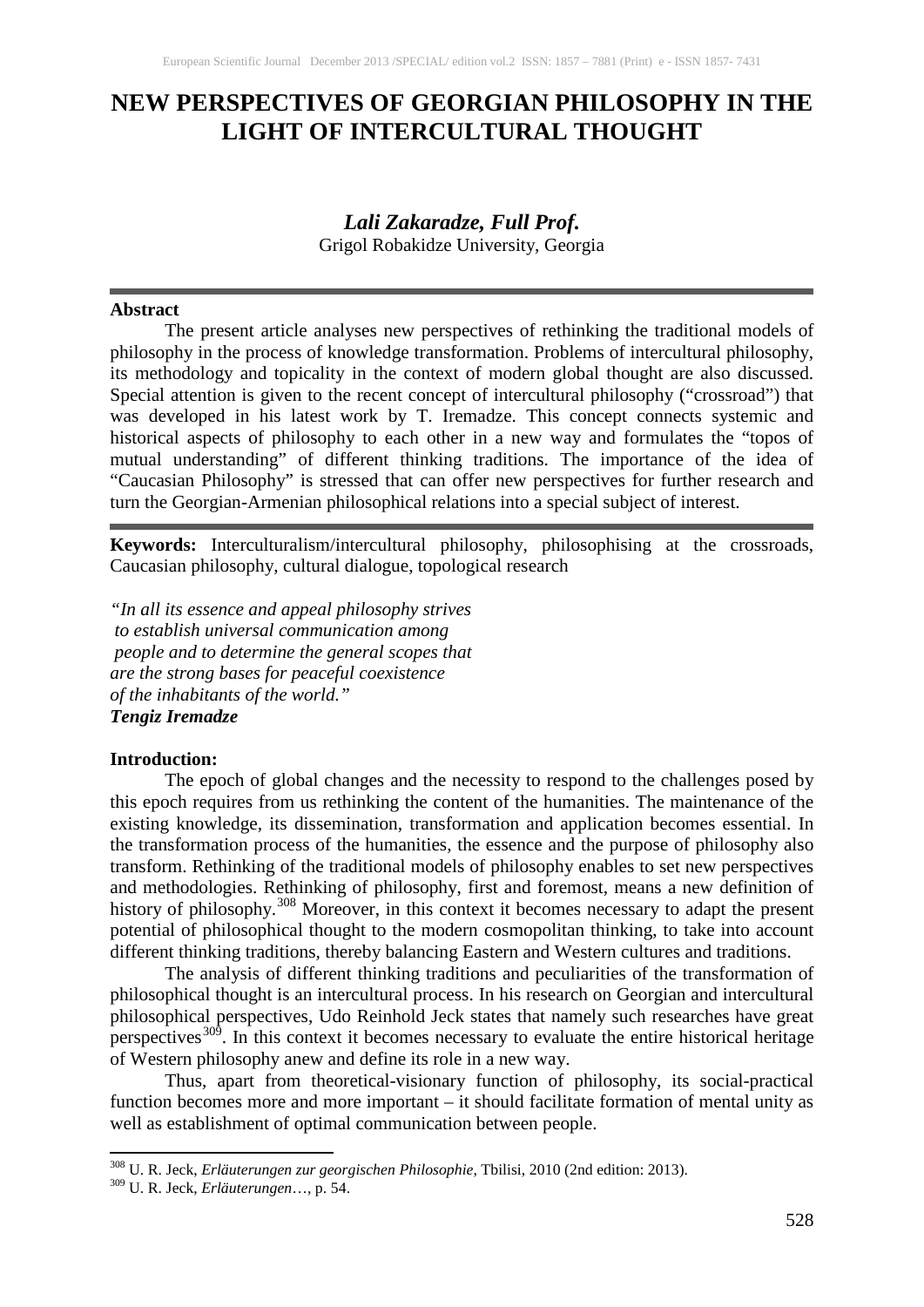Today, in the post-classical period, it is also of paramount importance that philosophy should again stand in guard of free thinking inasmuch as it outlines contours of human liberty and reveals its real nature, sets and analyzes the values on which legal state, civil society, personal and cultural orientations should be based.

## **Contemplations on Intercultural Philosophy:**

Transformation of philosophy or a philosophical style aims at approximating philosophical theory with practice. Together with its own tradition, Western philosophy should intensively study philosophical traditions that differ from its own one. It is intercultural philosophy that offers this opportunity.

Recent researches deal with intercultural philosophy as an alternative to globalization<sup>[310](#page-1-0)</sup>. It is a project aiming at changing/altering the paradigm of philosophy. It can be achieved through disintegration of mono-cultural structures created by traditional philosophy. Intercultural philosophy is based on the type of thinking that transcends its own cultural boundaries. Not only does it acknowledge different forms of thinking but strives to solidarity as well. For intercultural philosophy, different traditions of thinking are separate worlds existing in their own terms. Consequently, it understands that it is only through these "universums" that the approximation of philosophy to universal can be reached. On the whole, "intercultural philosophy strives to turn into a philosophy that can be practiced by cultural collaboration"<sup>[311](#page-1-1)</sup>.

Today, the idea of universal as a practice of solidarity between the cultures is forgotten. Intercultural philosophy reflects and re-thinks philosophical knowledge not only on the theoretical level but on the level of certain historical reconstructions as well. Thus, *at the crossroads*, the reconstructed knowledge and more stable philosophical models and monocultural conceptual systems are discussed side by side.

Intercultural philosophy requires criticism of its own philosophy as well as of the tradition from which it took its origins. In this context the own tradition can become a certain bridge and linking ring for intercommunication. And here the construction of other knowledge becomes topical as well as the respect towards other, the analysis of those reflections and mutual influences that "are revealed between textual groups of different cultures and origins", [312](#page-1-2).

Intercultural philosophy is significant in many aspects, but it is especially topical in research projects referring the problems, methodologies and fields important in the context of modern global thinking. Intercultural philosophy influences and gives feedback on the process of acquiring education and knowledge, thus broadening scope of vision. Consequently, many essential issues of philosophy, history of philosophy, comparative philosophy and political globalism can be innovatively assessed and grasped.

#### **New Concepts of Georgian Philosophy:**

Interculturalism and interdisciplinarity are recognized as one of the important and successful methodologies for the study of philosophical problems. Methodological contemplations in this direction are extremely significant and reveal new unique perspectives for the integration of the Georgian philosophy into the worldwide philosophy. In this context the work by Professor Tengiz Iremadze "Philosophy at the Crossroads of Epochs and

<span id="page-1-0"></span><sup>310</sup> see R. Fornet-Betancourt, 'An alternative to globalization: theses for the development of an intercultural philosophy', in: M. Sáenz (ed.), *Latin American Perspectives on Globalization: Ethics, Politics and Alternative*

<span id="page-1-2"></span><span id="page-1-1"></span>

<sup>&</sup>lt;sup>311</sup> Ibid, p. 230<br><sup>312</sup> U. R. Jeck, *Erläuterungen*…, p. 68.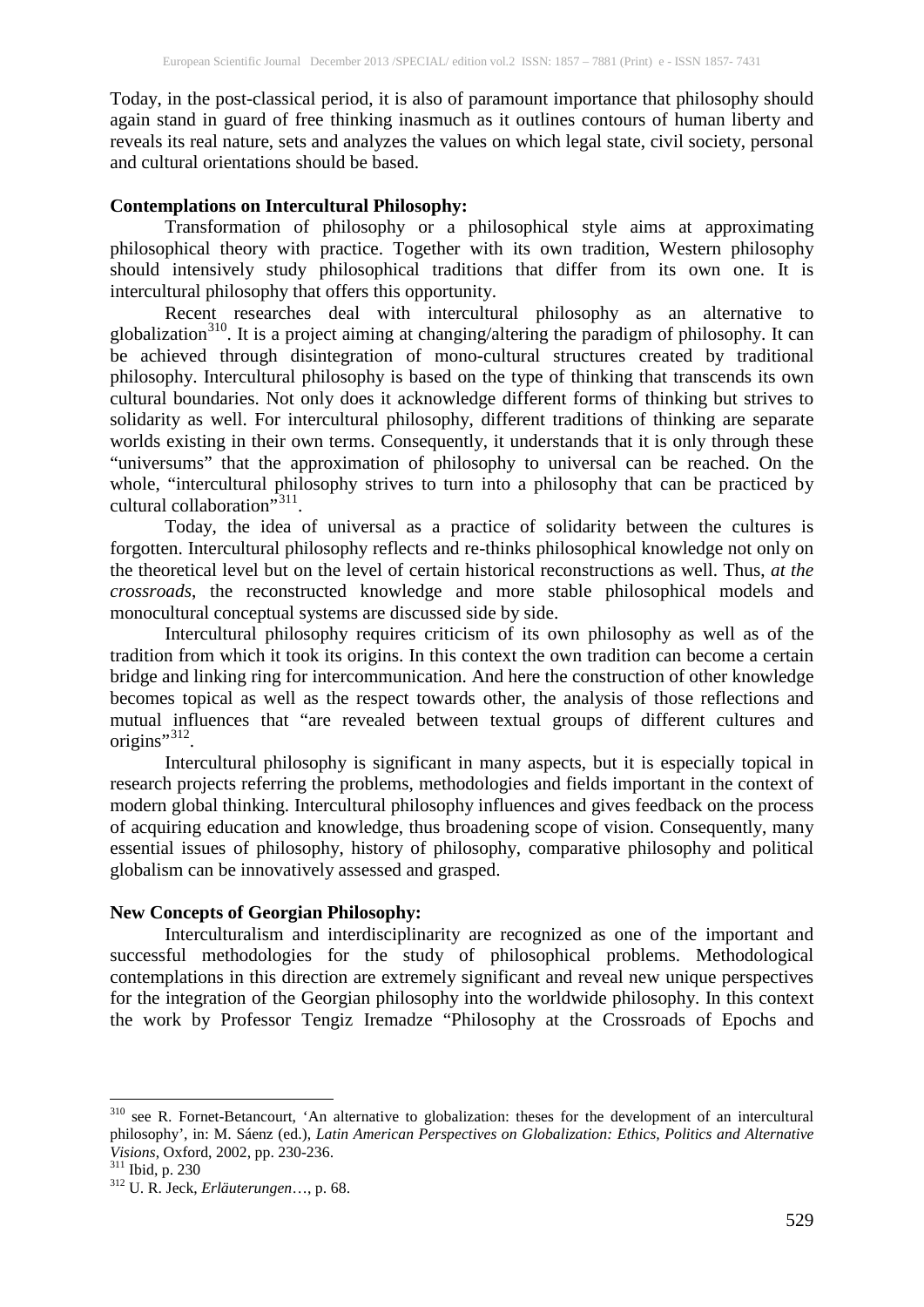Cultures. Intercultural and Interdisciplinary Research<sup>[313](#page-2-0)</sup> is of paramount importance. The book deals with the old and new concepts of philosophy from intercultural and interdisciplinary perspectives. The study is interesting in many ways: 1) it aims to transgress "narrow-national" boundaries of philosophy, criticize Eurocentrism and show the necessity of universal thought in the age of global thinking; 2) the author highlights a new concept of intercultural philosophy – "Crossroad"- that connects systemic and historical aspects of philosophy to each other in a new way; 3) the monograph introduces for the first time the idea of "Caucasian Philosophy" that can offer new perspectives for further research and turn the Georgian-Armenian philosophical relations into a special subject of interest. Reflections on main aspects in Iremadze's work enable interpretation of Georgian philosophy from a completely different angle and determining many new and fruitful ideas.

If we logically and sequentially comprehend the main ideas in Iremadze's work, we should firstly pay due attention to the author's viewpoint on place and role of philosophy: Philosophy "is the study of universal and general whereas a philosopher is a specialist of universal and general. It must be able to find those *anthropological constants* in the rapidly changing world that will show the necessity of universal thinking in the age of global changes. [314](#page-2-1) Intercultural analysis of "impressive documents" created at the crossroad of different epochs and cultures aims at overcoming unilateralism of European philosophical historiography. In this context, first and foremost, it becomes essential to revise and reactivate the initial original statuses of old ideas, concepts and models of philosophy. New methodology and such a hard process of cognition are "rooted in the dialectics of visualizing the new and revising the old" $3<sup>15</sup>$ .

On the basis of such dialectics Iremadze considers appropriateness of the division of philosophy into more or less important, European and non-European, privileged and nonprivileged, main and marginal lines as questionable. Relying on this methodological prerequisite he formulates arguments against the critique of Eurocentrism which is still topical in the modern philosophical discourse.<sup>[316](#page-2-3)</sup> According to the author, proceeding from the Hegelian concept of the history of philosophy, "[…] this sharp and strict division accomplished by the European philosophical historiography, […] hindered the desirable processes of drawing together and forming mutual understanding between Western and Eastern cultures."[317](#page-2-4) Moreover, in his opinion, "such an approach appeared to be fateful even for the development of European thought and it considerably prevented the process of intercultural dialogue<sup>[318](#page-2-5)</sup>.

Iremadze's theoretical viewpoints point to the necessity of the revision of Hegelian philosophical historiography as Hegel was one of the most faithful supporters of Eurocentrism. European thought appeared to be as unilateral in reaching the "common wisdom" and intercultural dialogue as the Eastern culture. Overcoming of this theoretical drawback[319](#page-2-6) from the methodological viewpoint is possible by the so called **"paradigmatic**

<span id="page-2-0"></span><sup>313</sup> T. Iremadze, filosofia epoqata da kulturata gzagasakarze. interkulturuli da interdisciplinuri kvlevebi [*Philosophy at the Crossroads of Epochs and Cultures. Intercultural and Interdisciplinary Researches*], Tbilisi,

<span id="page-2-1"></span>

<span id="page-2-3"></span><span id="page-2-2"></span><sup>&</sup>lt;sup>315</sup> Ibid., p. 8.<br><sup>315</sup> See L. Zakaradze, 'Udo Reinhold Jeck and Georgian philosophical thought (In the light of the criticism of Europocentrism)', in: T. Iremadze and G. Tevzadze (eds.), *aghmosavleti da dasavleti. interkulturuli da interdisciplinuri kvlevebi* [East and West. Intercultural and Interdisciplinary Studies], (Philosophy, Sociology, Media Theory, vol. 6), Tbilisi, 2012, pp. 15-33. <sup>317</sup> T. Iremadze, *filosofia*…, p. 8. <sup>318</sup> Ibid., p. 8.

<span id="page-2-4"></span>

<span id="page-2-6"></span><span id="page-2-5"></span><sup>&</sup>lt;sup>319</sup> In this context the interpretation of F. Nietzsche's theory of individualism and G. Robakidze's philosophicalsociological works are very interesting. See T. Iremadze, 'Truth, Interpretation and Problem of Communication in Friedrich Nietzsche's Philosophy', in: L. Zakaradze, M. Gogatishvili (eds.), *sicocxlis filosofia. problemebi da perspeqtivebi* [Philosophy of Life. Problems and Perspectives], Tbilisi, 2009, pp. 10-15; T. Iremadze,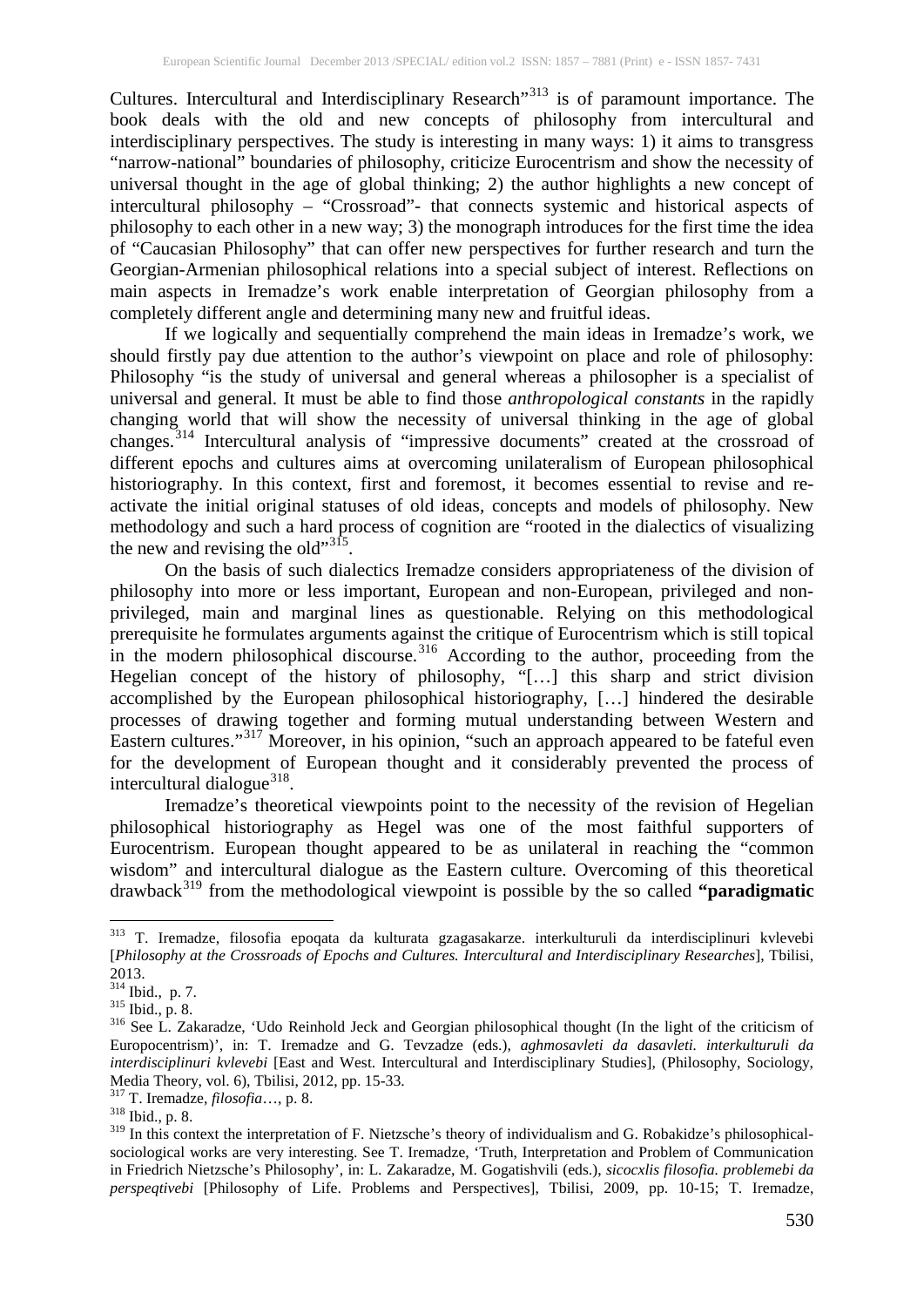**metaphors**" that, proceeding from the epistemological and conceptual perspectives, will eliminate the shortcomings of "dry" and "empty" concepts in the intercultural process of cognition $320$ .

According to Iremadze, philosophising **"**at the crossroad" and dialogue between different cultures form the "topos of mutual understanding" between Western and Eastern, European and non-European thinking. This method of research became an object of interest for a number of scholars. So, for instance, while speaking on the importance of new "typological research", a Russian philosopher Michail Reutin in his recent researches<sup>[321](#page-3-1)</sup> names the works of Tengiz Iremadze and Michele Trizio, these two scholars of "new generation". Comparison of different thinking traditions is far more important than just sharing different ideas or "going deeper into oneself". These two traditions have much to say to each other.

It should specially be noted that for characterization of intercultural philosophy in general as well as Georgian philosophy the concept/metaphor "crossroad" can become of basic importance. The analysis of medieval and new age Georgian philosophy and theology ascertains that Western and Eastern philosophy meet here and form "tops of mutual understanding". "Philosophising at the conceptual and epistemological junction, at the crossroad of different cultures, religions and traditions – it is here that we must search for original and specific nature of Georgian philosophy"<sup>[322](#page-3-2)</sup>.

Georgian philosophy developed mostly with the influence of Greek-Byzantine philosophical tradition. **"Reflection"** and **"reincarnation", reception** and **transformation** of the ancient (Byzantine) based theses in different thinking models appeared to be decisive not only in formation of European (Latin, German) culture but for Georgian thinking as well. In this aspect, "paradigmatic (con)text(s)" of Georgian philosophy in the intercultural and interdisciplinary study can reveal new aspects. In its turn, it creates possibility to speak about the legitimacy of the idea of **"Caucasian Philosophy**"[323](#page-3-3) . The best example of it in the new age Georgian thought is Anton Bagrationi and his philosophical-theological school. His school fostered the dialogue of philosophical thinking between Georgia and Armenia. It should be noted that via Ioane Petrizi's philosophical way in the medieval and new age Georgian and Armenian thinking the peculiarities of reception and transformation of Proclus's philosophy were determined<sup>[324](#page-3-4)</sup>. By establishing the idea of "Caucasian philosophy" and expanding Georgian-Armenian philosophical collaboration in future it is possible to outline new geophilosophical contours of Caucasian thinking space.

Traditional forms of culture and human existence are based on certain concepts and values. In most cases they are considered as absolute and undoubted notions. Philosophical category of truth belongs to such notions. However, the notion of truth has lost its universal nature in the modern models of thinking and has been replaced by "interpretation" and "evaluation". Hence, the works of Friedrich Nietzsche acquire extraordinary importance from the perspective of intercultural thought. Nietzsche's philosophical theses – "every age has its own Truth", "history always creates new truths", "truth is a temporal truth beyond good and evil" – are extremely significant in this context. Iremadze offers on the one hand,

 $\overline{a}$ 

Individualism or intersubjectivity? (Nietzsche and Kant in Grigol Robakidze's contemplations), in: M. Tavkhelidze, T. Iremadze (eds.), grigol robakidze da tanamedrove azrovneba [Grigol Robakidze and

<span id="page-3-1"></span><span id="page-3-0"></span><sup>&</sup>lt;sup>320</sup> See T. Iremadze, *filosofia*…, p. 13.<br><sup>321</sup> М. Ю. Реутин, *Мистическое богословие Майстера Экхарта*, Москва, 2011; М. Ю. Реутин, *'Ответ М.* Ю. Реутина на рецензию монаха Диодора (Ларионова) *О некоторых проблемах интерпретации наследия* COMPRESS TREASURED AND THE SERVICE SERVICE SERVICE SERVICE STREAM AND 322 T. Iremadze, filosofia..., p. 14.<br>
322 T. Iremadze, filosofia..., p. 14.<br>
323 Ibid., p. 9.<br>
324 It is universally acknowledged that the first Armeni

<span id="page-3-3"></span><span id="page-3-2"></span>

<span id="page-3-4"></span>by Gar rn isi Bishop Simeon in 1243, was done from the Petrizi's Georgian translation of the text.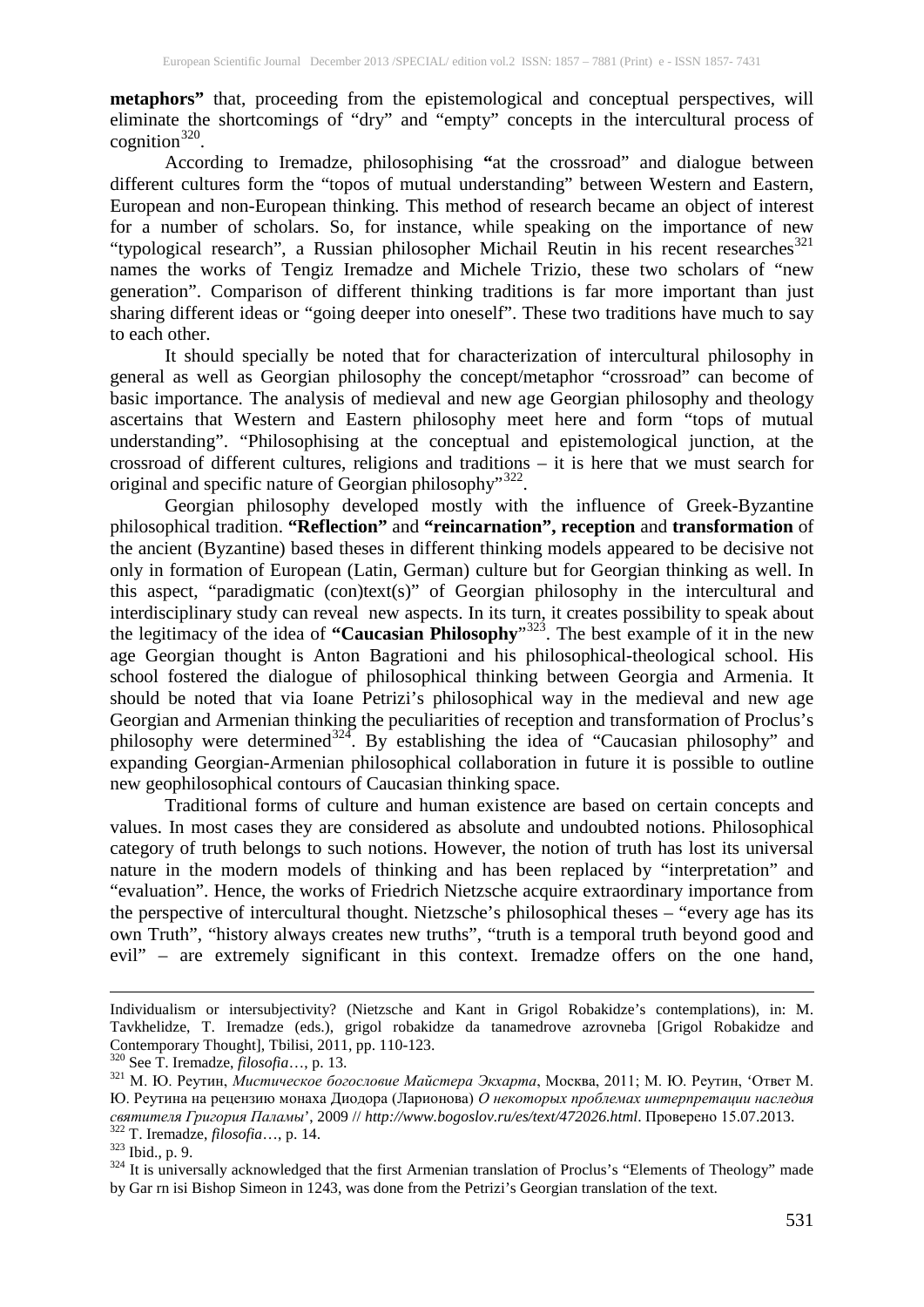(re)interpretation of Nietzsche's philosophical program, and on the other hand, reconstructs the old notion of the truth.[325](#page-4-0) The second important methodological approach is to put forward reception and transformation: "Philosophical ideas acquire significance through their reception and transformation"<sup>[326](#page-4-1)</sup>.

It is through this perspective that the questions on basic concepts of modern philosophy arise. By re-actualizing old traditional concepts of philosophy one of the main peculiarities of philosophy is highlighted: "[…] its future should be sought in its own self and expansion of its horizons"<sup>[327](#page-4-2)</sup>. By restoring and expanding traditional "Antique-Medieval" model of wisdom it becomes possible "to surmount really existing confrontations and contradictions, to overcome them and morally improve the world".<sup>[328](#page-4-3)</sup> Iremadze's contemplations about the purpose and perspectives of philosophy respond to the pathos of recent opinions in modern Western philosophy<sup>[329](#page-4-4)</sup>.

In the direction of intercultural philosophy, new correlations of Georgian philosophical research are shaped – "disappearance of Petrizi's ideal of freedom" and "fate of the idea of freedom in Soviet Georgian philosophy", "European endeavor" and "philosophical endeavor", comparative-critical analysis of Friedrich Nietzsche's "great European politics" and Merab Mamardashvili's "little European politics" will outline the contours of the thinking of principally new responsibilities, namely, of the new European responsibility<sup>[330](#page-4-5)</sup>.

While talking about new perspectives of Georgian philosophy, the critical analysis of the philosophical idea of freedom in Soviet Georgian philosophy is very important. "Destruction of Old Ideas, New Concepts and Intercultural Thinking" (the third chapter of the book) covers problematic analysis of the history of freedom and non-freedom. The destructive impacts of the Soviet ideology primarily touched the humanities and social sciences. "They appeared to be the victims of wrongly understood and interpreted Marxism. […] The leading representatives of the Georgian philosophical thought of that time had to stand in service of Marxist-Leninist ideology"<sup>[331](#page-4-6)</sup>. Thus, the thorough study of the history of non-freedom in Georgian (Soviet) philosophy will promote the restoration of "critical-enlightening pathos" lost in the Georgian humanities and social sciences for decades. At the same time, it "will enable to reveal and expose the false basis and background of Georgian Soviet science..."<sup>[332](#page-4-7)</sup>. It is through this method that we can "really re-evaluate and withdraw" thinking paradigms characteristic to Soviet thinking.

#### **Conclusion:**

The return to the basic sources of philosophy as well as discovery of hitherto unknown documents through their interpretation and re-actualization still remains as one of the reliable perspectives of philosophy. Intercultural philosophy which is interested in driving forces of human cultural activities and thinking and general (unifying) principles, offers unique opportunities in this respect. Thus, the old and the new concepts of Georgian philosophy gain new perspectives in the direction of intercultural philosophy. This, in its turn, raises truly theoretical and practical interest towards Georgian philosophy and grants it with new scopes.

<span id="page-4-6"></span>

<span id="page-4-7"></span>

<span id="page-4-0"></span><sup>325</sup> T. Iremadze, *filosofia*…, p. 67. <sup>326</sup> Ibid., p. 71. <sup>327</sup> Ibid., p. 11. <sup>328</sup> Ibid., p. 94.

<span id="page-4-1"></span>

<span id="page-4-2"></span>

<span id="page-4-4"></span><span id="page-4-3"></span> $329$  It should be noted that in the conditions of strict requirements of modern economic market, the German philosopher Julian Nida-Rümelin sees the overcoming of social and other types of injustice and the achievements of these goals in the restoration of Antique ethic teaching. (see J. Nida-Rümelin, *Die Optimierungsfalle.*

<span id="page-4-5"></span>*Philosophie einer humanen Ökonomie, München, 2011).*<br><sup>330</sup> L. Zakaradze, 'Merab Mamardashvili: Perception of European Identity – a Road towards Self-Awareness', *European Scientific Journal*, (July Special Edition, 2013), pp. 87-96.<br><sup>331</sup> T. Iremadze, *filosofia*…, p. 109.<br><sup>332</sup> Ibid., pp. 109-110.